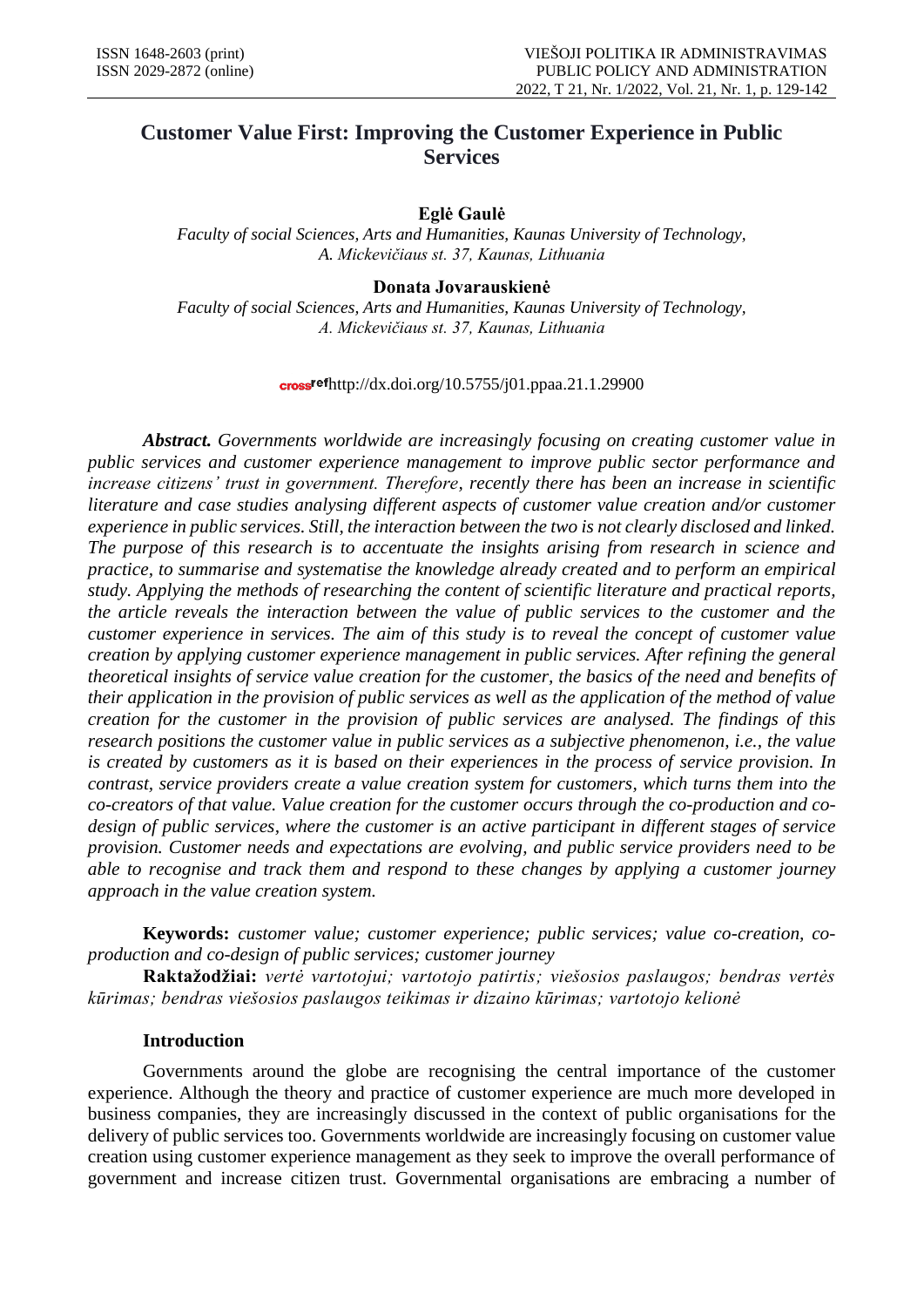different but highly complementary approaches in their customer value creation: customer-centred design using co-creation; inclusive design using co-design; service delivery using co-production.

The aim of this study is to reveal the concept of customer value creation by applying customer experience management in public services.

The study covers the following tasks:

• To reveal the conceptual connection between the customer experience and customer value in services;

• To justify the need for and benefits of the application of customer experience in public services;

• To examine customer value co-creation by co-production and co-design in public services.

**Study method**. The study adopts the approach of a scoping review points out the various ways in which scientists explore the world and offer explanations based on the evidence obtained from different sources of scientific and practical knowledge. This study is based on refining the theoretical concepts and substantiating the need for their application; therefore, the content analysis of scientific literature and practical reports was chosen a research method. The analysis of scientific literature was used to identify and align theoretical provisions, to refine the concept, and the analysis of practical reports was used to substantiate the benefits of the practical application of the concepts.

**Key results.** Customer value creation in public services highlights the subjective nature of the phenomenon, i. e., the value is created by customers as it is based on their experiences in the processes of service provision while service providers create a value creation system for customers, and in this way, they become co-creators of that value. Value creation for the customer takes place through the co-production and co-design of public services, where the customer is an active participant in these stages of service provision. Customer needs and expectations are evolving, and public service providers need to be able to recognise and track them and respond to these changes by applying a customer journey approach in the value creation system.

#### **Research method**

The study was conducted by performing a scoping review. Scoping reviews, also known as scoping studies (Tricco et al., 2016), are the most appropriate methodology for accumulating existing literature on a research topic when the topic is not yet widely explored or may be broad, complex, and diverse. Scoping review helps to accumulate literature on a particular topic and allows the identification of key concepts, as well as on existing gaps in research, types and sources of evidence for practice and research (Tricco et al., 2016). Thus, for this research, a scoping review was chosen to link the literature sources according to concepts and trends, regardless of the type of source (based on theory or empirical research). The scoping review was implemented based on two main perspectives: theoretical and practical. The theoretical perspective is valuable in defining an object and the main aspects of the topic, while the practical perspective allows a broader overview of the practical understanding of the theoretical object. The scoping review allowed to reveal the main gaps in terms of theoretical and practical knowledge about the concept of customer value creation by applying customer experience management in public services. We selected literature sources based on keywords that sought to obtain the most relevant and comprehensive sources within the research question and that reflected key terminology. The research process took place in the following stages: (i) identifying search terms to guide the scope of the inquiry; (ii) identifying relevant literature sources; (iii) selecting literature sources; (iv) conducting qualitative thematic analysis and developing a narrative synthesis.

It started with search terms and not with a particular research question as the review was conducted for scoping purposes. The study began with identifying the first keyword, 'customer value' (i.e., value for the customer) and expanded by introducing new terms that arose from the previous term. Thus, finally, the following keywords were identified for review: customer value; customer experience; public services; value co-creation, co-production and co-design of public services;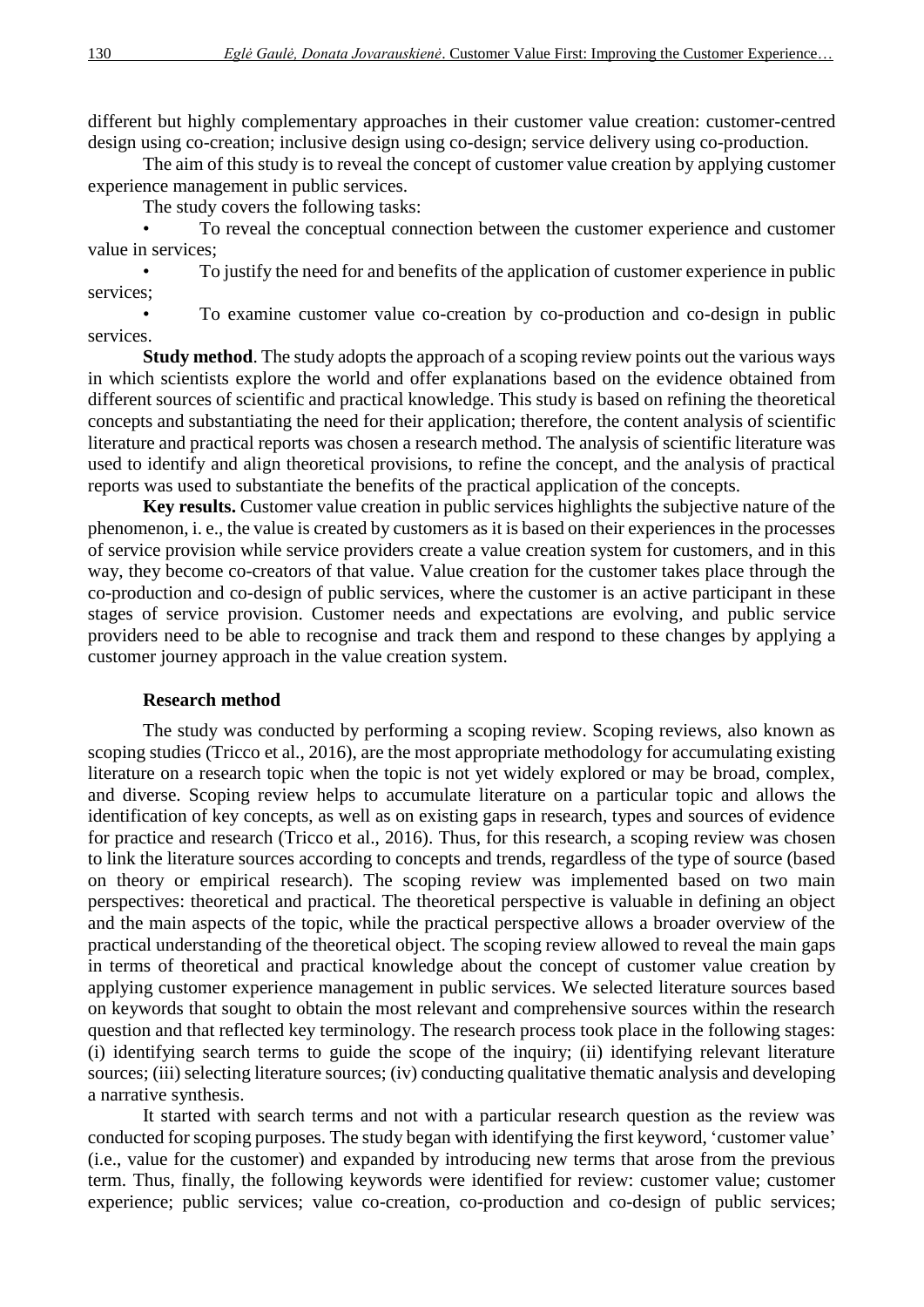customer journey. This has created opportunities for analysis without some preconceived notions and for the emergence of new unforeseen topics and explanations, which is more common in order to gain knowledge of the progress and change of public service management. This way of analysis gives the space to develop topics and theoretical categories without linking them to pre-existing items and combines general theories of service management and theories of public service management. The interpretative dimension is used precisely to record emerging topics, identify existing gaps and set directions for future public service management research.

# **Approach: The interaction between the concepts of customer experience and customer value**

The concept of service focuses on its result and therefore emphasises the customer-centric approach. The application of this approach highlights the importance of customer value creation in service. Customer value is based on customer experience in service. The first task of this study is to reveal the notion of customer value through customer experience as a means. It should be noted that the term "product" is used in general and considered synonymous with the term "service" in this section.

A service must deliver its intended benefits and meet the needs of a customer. While customers of services expect the service to be fit for purpose in advance, but then evaluate it based on both their expectations and their experience in the process of providing the service, and not just the results of the service (Osborne, et. al., 2012). Customer experience occurs when a customer faces some sensations or acquires cognition through interactions of a certain nature and level with different contextual elements created by the service provider (Pullman & Gross 2004). On the other hand, "*an experience originates from a set of interactions between a customer and a product, a company or part of its organisation, which provoke a reaction. This experience is strictly personal and implies the customer's involvement at different levels (rational, emotional, sensorial, physical, etc.)*" (Gentile, et. al., 2007, p. 397). Many business service companies are increasingly locating the customer experience at the core of the service offering (Haeckel, et. al., 2003; Pine & Gilmore 1999; Pullman & Gross 2004; Voss, et. al. 2008). The customer experience creates mutual value for all customers at any stage of the customer experience throughout the customer interaction cycle with the organisation, encompassing all customer relationships with the organisation or its branches, its products or services provided through all channels. Thus, customer experience refers to the overall customer journey across the organisation and includes every interaction between the customer and the service provider.

Customers give recognition and credit for all the efforts offered by service provider in the experience. The challenge to the service provider is to explore the entire customer journey and each touchpoint and find ways "to reduce the costumer's decision time or reduce customer cost or risk" (Kotler, 2017). "*Every touchpoint during the costumer's journey provides a 'moment of truth' about the service. Service providers need to identify and remove any negative moments. Generally, the customer will experience three major moments of truth: (i) when he or she attempts to get (buy) the product, (ii) when he or she uses the product and finally (iii) when he or she considers disposing of the product*" (Kotler, 2017). In the case of a public service, all three moments occur at the same time or at very short notice as service production and consumption mostly occur simultaneously.

However, customer value is defined as the consumer's perception of the benefits received in exchange for the costs incurred to obtain the desired benefits (Alrubaiee et al., 2017; Chen & Dubinsky, 2003).

Customer value can include different aspects, e.g., price, benefits received for the price paid, deep-discount price, benefits relative to alternatives, high importance, rare and precious, earnings per share, wealth-building, etc. The customer value has at least two dimensions: (i) the total value of the service, and (ii) the value of the relationship of the direct and indirect interactions between the customer and the service provider (Lindgreen & Wynstra, 2005; Alrubaiee et al., 2017). Customer value is a multidimentional nature and consists of functional, convenience, emotional, social,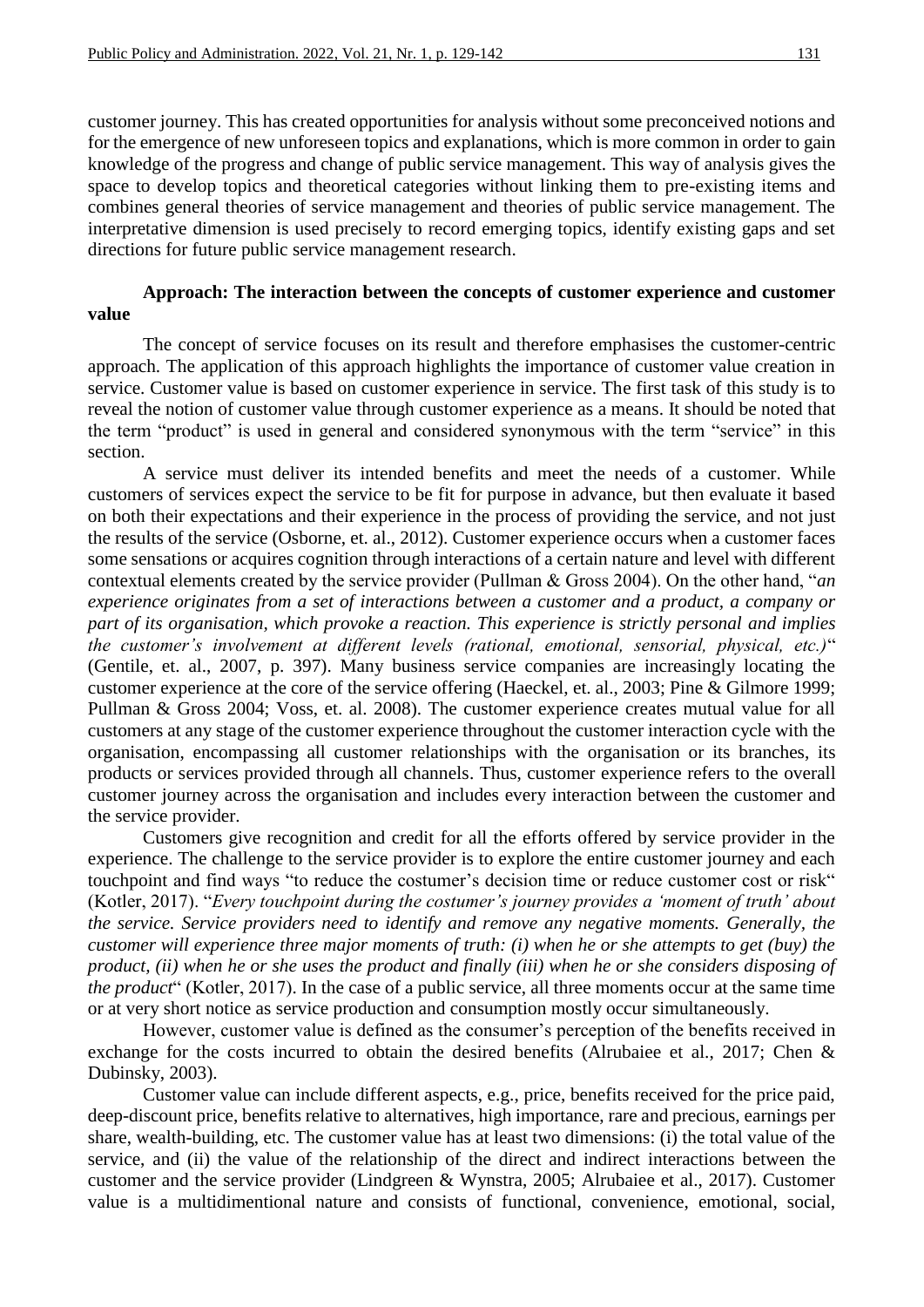conditional and epistemic value (Pihlstrom & Brush, 2008; Alrubaiee et al. 2017). "*A product is a tool for producing a valued service that will produce a valued outcome*" (Christensen in Kotler, 2017). From a management perspective, customer value must be planned in advance; to achieve the desired standard of the service, it has to take into account the resources needed and staff assigned to implement the plan (Alrubaiee et al. 2017). The way in which an organisation delivers value for customers is beginning to be equally important as what it delivers, thus, a physical product includes a whole set of services as it is a bundle of physical and service attributes (Kotler, 2017). Boundaries between products, services and customer environments (both physical and virtual) are vanishing. "*Customer value as a construct formed by two parts: one of benefits received (economic, rational and social) and the other of sacrifices made (convenience, time, effort and price) by the customer*" (Roig et al. in Alrubaiee et al. 2017).

Several challenges appear to seek for better customer value in the delivery of public services. They may be grouped into interrelated approach and service design categories covering two related aspects of identifying and understanding the customer and redesigning the service delivery from the customer perspective. Thus, the approach category is mainly related to the organisational culture and organisational capacity to recognise and understand customer needs. The service design category is primarily associated with the service delivery system. These two categories are related in such a way that customers are increasingly expecting immediacy, personalisation and convenience from their service providers. Thus, designing the customer experience requires rearranging interactions between the customer and public service provider into different sequences (McKinsey, 2018).

There is a separation between those who create policies and those who deliver the services, and this often results in an incoherent service experience for citizens. Governments seek to focus on public services providing in a way that is most efficient. Thus, the "*shift from 'designing from the inside out to 'designing from the outside in' is used*" (Design for Europe, 2016).



*Figure 1. Interaction between citizens and government in the system of public services delivery Source: Design for Europe, 2016.*

In the case of public services, not only individual value for the customer is created, but also public (social) value. Creating public value means the process by which public sector organisations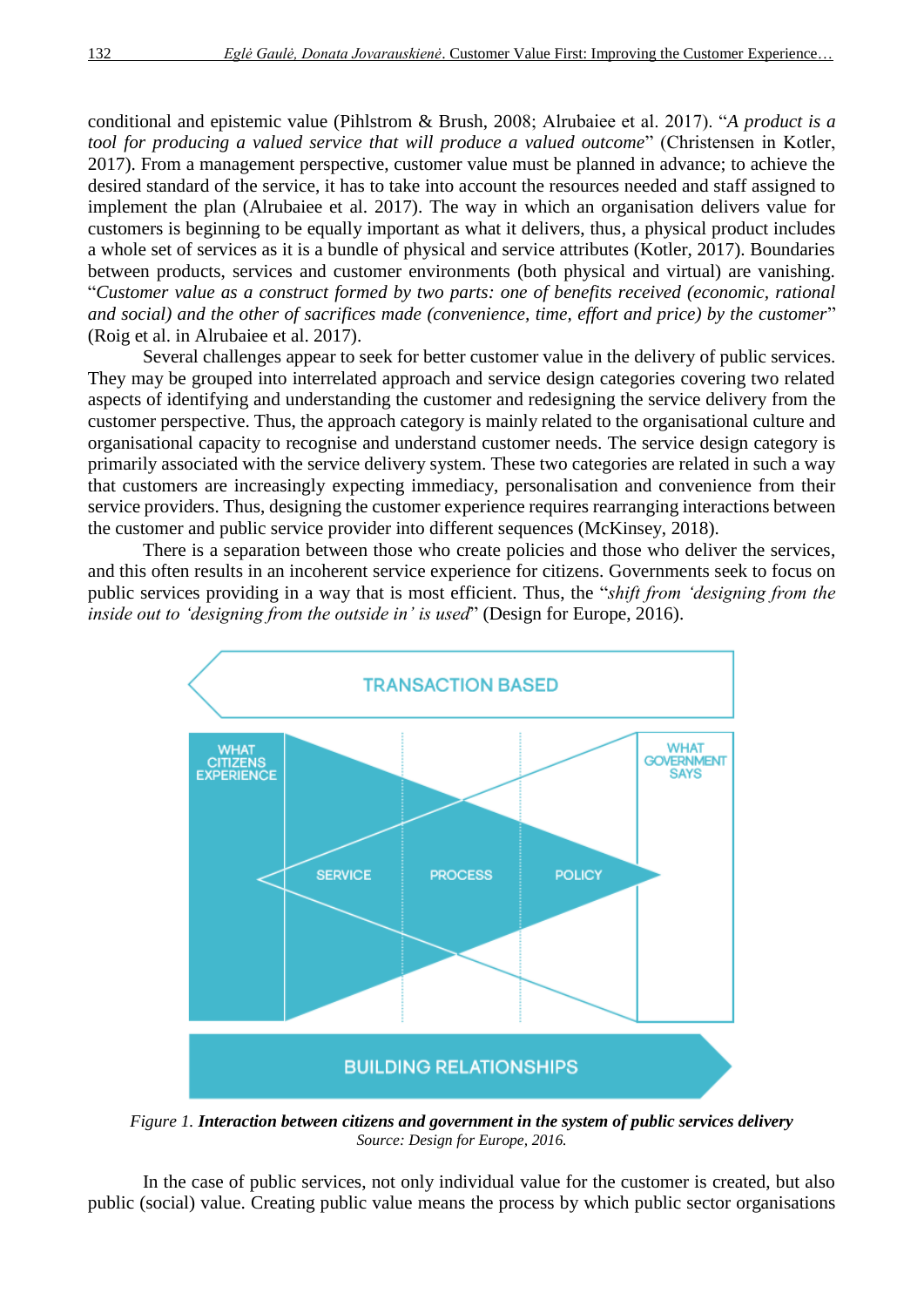offer delivery of services that meet the needs of citizens (Moore, 1995; Hodgkinson et al., 2017). Public value arises from the interactions with citizens, who act as "*problem solvers, co-designers and co-deliverers*", thus contributing to public services. Thus, "*understanding the role of service customers in the delivery system can help public service providers to find new ways of understanding and measuring public value*" (Hodgkinson, et.al., 2017). Farr (2016) reports that public value is created by PSOs when it "*create different conditions, service provision, experiences and outcomes"; this means that public services are "personalised and tailored" and customers are "supported to achieve outcomes*". Thus, service providers should invest in products, in people and in the servicedelivery processes to put customers' value first.

#### **Literature review: Applying customer experience in public services**

Customer value reveals the level of customer satisfaction with the service. From the service provider's perspective, customer satisfaction is an intrinsic process which is affected by the customer's individual features and contexts. With this in mind, the service provider can influence the level of customer satisfaction through customer experience management. The second task of this study is to acknowledge the dependence of customer satisfaction on customer experiences in public services.

As the study of McKinsey Centre of Government shows, governments are struggling to keep up with demands from citizens or to meet their changing expectations, and customers are far less satisfied with public than with private-sector services (McKinsey, 2018).



*Figure 2. Average customer satisfaction scores in the United States of America Source: McKinsey, 2019.*

Customer satisfaction with public services varies widely across countries and across public services. In terms of satisfaction with passport services in various countries, analysis (see Figure 2) shows that US citizens are 10-20 per cent more satisfied than German citizens (McKinsey, 2019).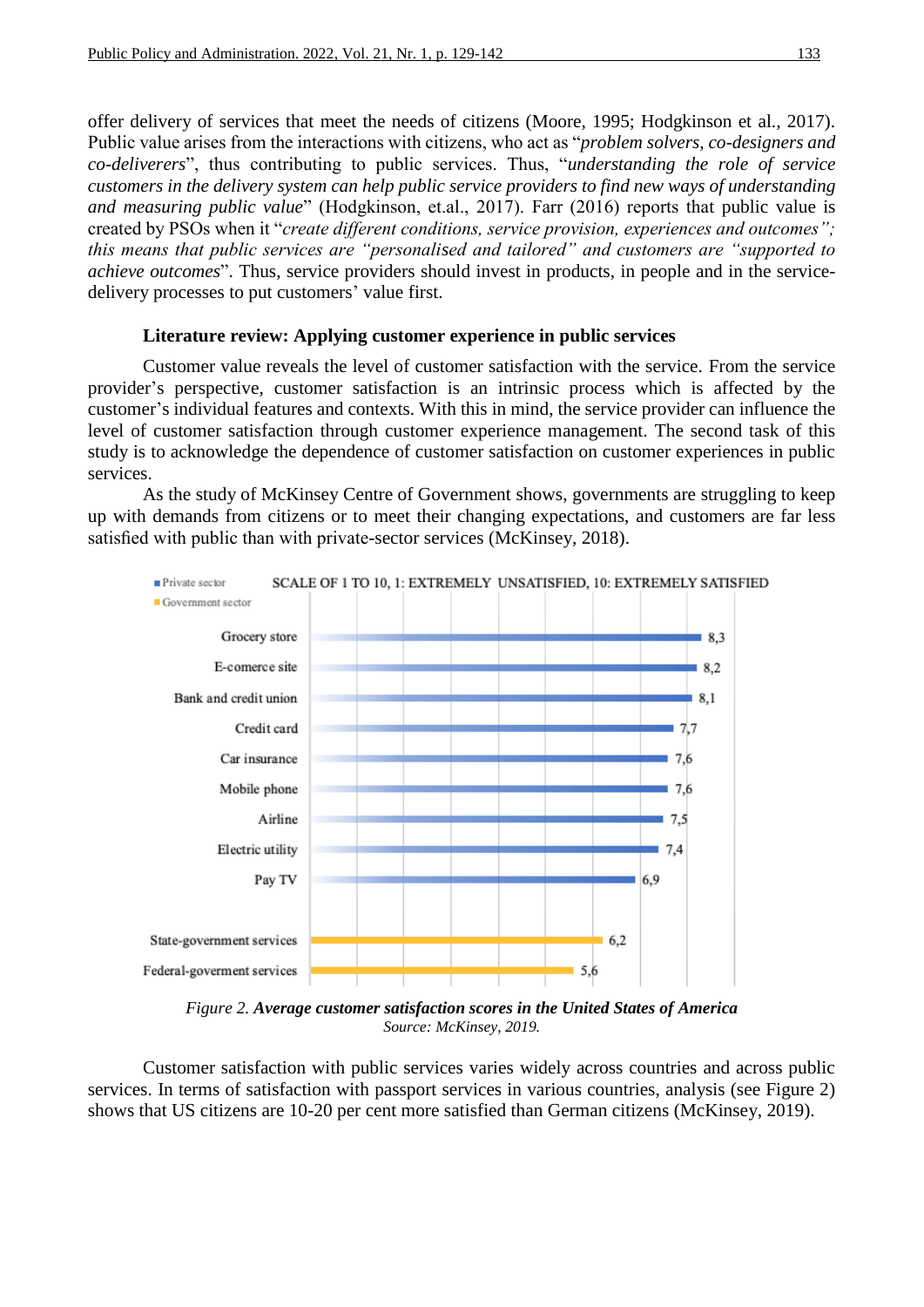

<sup>1</sup>On a scale from 1 (very dissatisfied) to 10 (very satisfied).



Thus, the customer experience creation approach has begun to be applied to public services too. It is acknowledged that "*the performance of public service is not (solely) about its effectual design in relation to its purpose but is equally about the subjective experience of that service by its customers*" (Osborne, Radnor, and Nasi, 2013). Adopting the public service-dominant approach, governments are devoting resources to improving customer experience (Hodgkinson et al., 2017; Osborne, Radnor, and Nasi, 2013). Public service providers are starting to recognise the importance of the customer experience for improving customer satisfaction, employee engagement, efficiency and effectiveness in the delivery of public services. "*Successful public services management is seen not exclusively in terms of the effective design of public services, which is a necessary, but not sufficient condition*"(Osborne et al., 2013). Rather, it also necessary to manage and respond to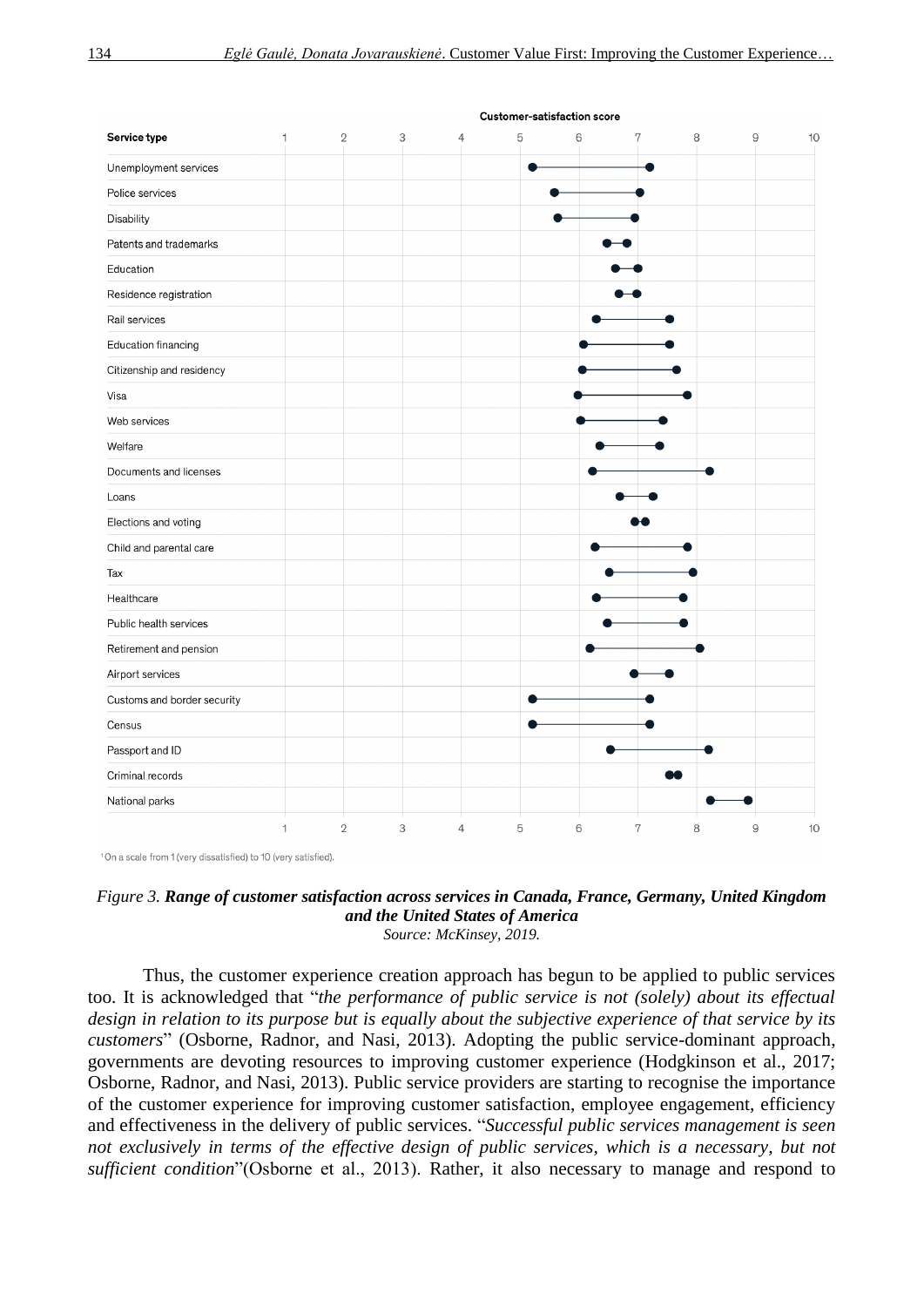customer expectations for services, to train and motivate service PSO's staff to communicate positively with customers (Osborne, Radnor, and Nasi, 2013).

The core ideas of agile management are the ability to move quickly and efficiently and a relentless focus on delivering value to customers (McKinsey, 2018). Analysis of practice of business companies shows that they are incorporating customer journey management in their customer experience programs seeking to achieve far greater year-over-year performance improvement levels across a number of key performance fields (Minkara, 2016).



*Figure 4. The customer journey management reasons, per cent of respondents, n=211 Source: Minkara, 2016, based on Aberdeen Group, 2016.*

Customer experience is also an integral part of the concept of public service management. Based on the generalisation of Osborne, Radnor and Nasi (2013) (which was based on the analysis of substantial scientific literature), there are several key elements of public services management, including "*knowing who the customers of service are, their expectations, requirements and value expectations, developing, articulating and sharing a (compelling) service promise or offering, designing and "engineering" both the service and the experience of it in order to deliver this promise, creating a service culture and customer-focused mindset and measuring and assessing the service from the point of view of the customer*".

In large organisations such as public services providers, "*a distinctive customer experience depends on a collective sense of conviction and purpose to serve the customer's true needs*" (McKinsey, 2016b), which corresponds to what may be called 'strategic orientation' (see Osborne, Radnor, and Nasi [2013] on this subject). Public service providers need to identify and understand the overall customer's journey. This means paying attention to the "*complete, end-to-end customers experience*" (McKinsey, 2016b). "*Customer journeys are a framework that allows public service providers to organise themselves and mobilise employees to deliver value to customers consistently, in line with its purpose. The journey construct can help align employees around customer needs, despite functional boundaries*" (McKinsey, 2016b). Still, too many public service providers focus on individual interaction touchpoints intended for registration, billing, service calls, etc. Customer journeys are significantly more strongly related to overall customer satisfaction than touchpoints, i.e., even if individual touchpoints may operate well, the overall customer experience can still be poor (McKinsey, 2016).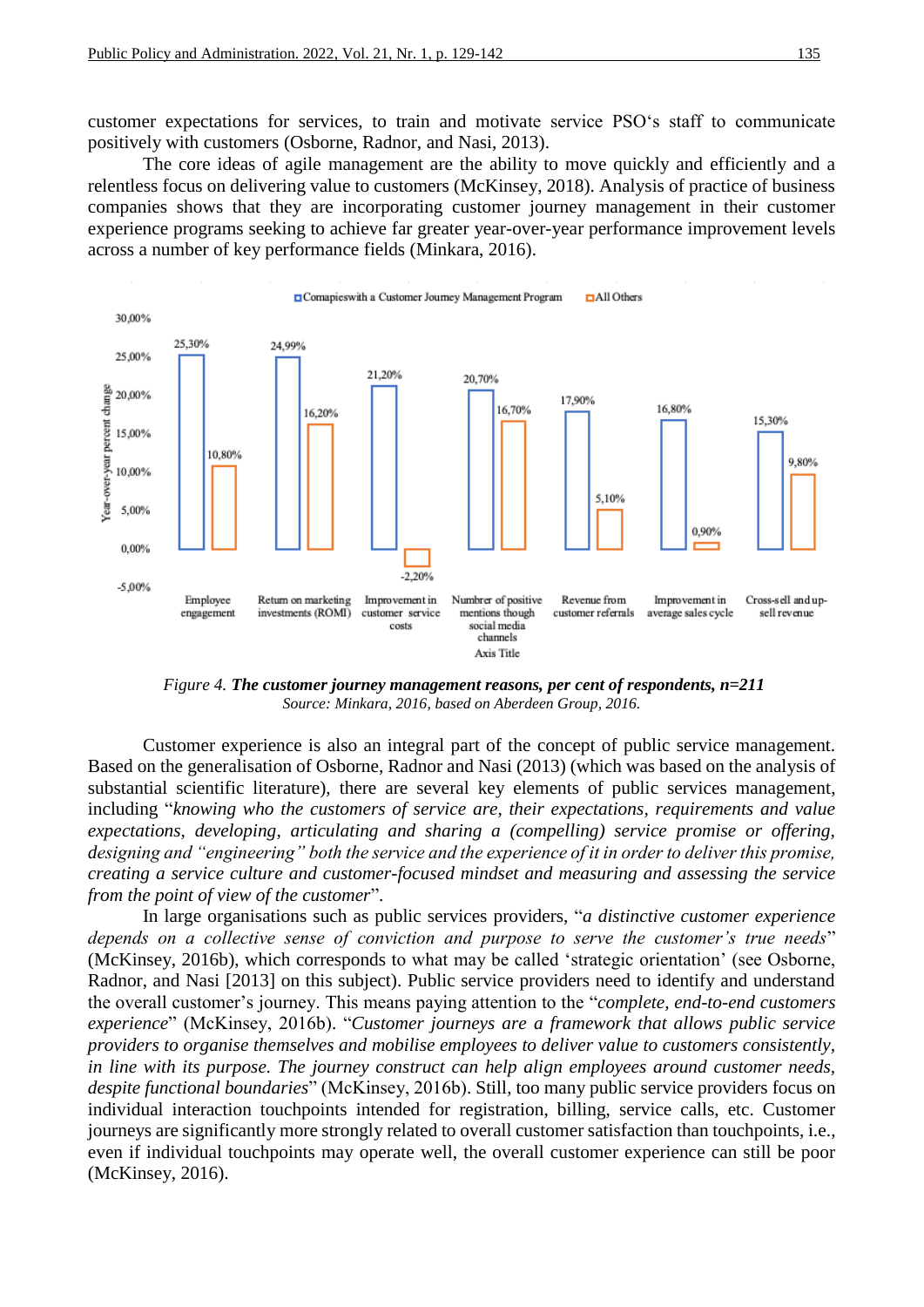

*Figure 5. Touchpoints satisfaction impact on customer experience Source: Digital labels McKinsey, 2016.*

Public service providers may take several tactics to increase customer experience value. Starting from the improvement of the most important customer journey point, then improving all the steps that make up the customer journey, looking into the management of customer expectations and designing supporting processes and finally setting the culture of continuous innovation.

Public service providers' actions may include several "hard" improvements in operations and "soft" behavioural-psychology initiatives:

There is an overall trend that more and more public service providers are digitising public services delivery processes as new levels of speed, agility, efficiency and precision are required. This is how customer expectations of immediacy and convenience may be met.

• Customers hold service providers to high standards for service quality, performance and price. Thus, customer segmentation leading to the process of redesigning functions around customer needs helps service providers to maintain focus and have a positive impact on customer satisfaction. This is how the customer expectation of personalisation may be met (at least to some extent).

• "*Influencing and understanding a customer's expectations of service is fundamental to their experience of and satisfaction with that service – and that this experience then affects quite profoundly the effectiveness and impact of that service*" (Osborne, Radnor, and Nasi, 2013). Thus, shaping customer perceptions by applying behavioural psychology may be used. For example, the sequence of interactions between the service provider and customers should end on a positive note or the merge of various stages of interactions should decrease the customer's perceived sense of duration and facilitate the feeling of moving forward.



<sup>1</sup> Likelihood that respondent would recommend the company, product, or service to a friend or colleague; rated on a scale of 0 to 10 where 10 is most likely; score reflects the sum of responses of 9 and 10 minus the sum of responses of 0 through 6.

> *Figure 6. Customer-satisfaction score Source: McKinsey, 2016.*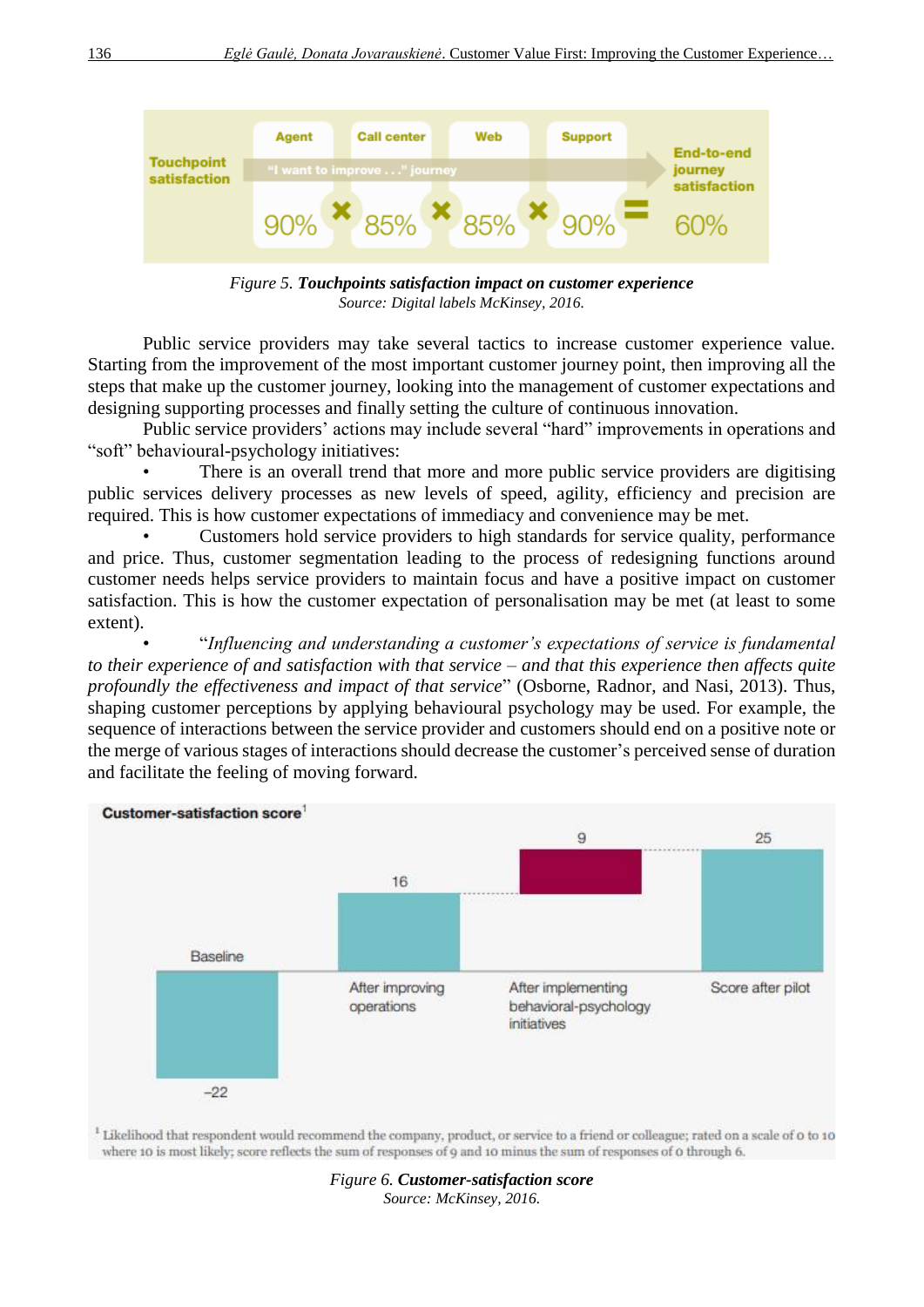McKinsey's (2017) pilot study of a customer-services company found that improvements in customer-satisfaction scores accrued "*from 'soft' behavioural-psychology initiatives as well as from "hard" improvements in operations*".

Globally, agencies such as the United Kingdom's Government Digital Services, Singapore's Government Technology Agency and the Canadian Digital Services are committed to using digital technologies to enhance the experience of citizens, businesses and government employees. In the United States, the Office of Management and Budget in 2018 instructed all executive branch agencies to incorporate customer experience into their strategic decisions, culture and services design (Deloitte, 2019). A massive program "Design for Europe" (http://www.designforeurope.eu/), jointly supported by the European Commission to improve the customer experience by promoting design awareness and knowledge sharing. Eighteen out of 28 EU countries have government-funded national policy and service design centres.

# **Results and discussion: Customer value co-creation by co-production and co-design in public services**

Terms such as co-creation, co-production, co-design are very common and widely used in the context of policy and public governance. On the one hand, this shows the meaning and significance of concepts in society and public governance; on the other hand, this also complicates a common understanding of the terms. With this in mind, one of the tasks of this study is to reveal the turn of co-creation by co-production and co-design concepts and to identify their essential differences.

Gronroos and Voima (2013) identify three interrelated spheres: provider, joint, customer; the "*provider sphere produces resources and processes for customers' use*", a "*joint sphere a is cocreation of value between the service provider and the customer*" and the "*customer sphere as the experiential sphere, outside direct interactions, where real value is created through the customer's accumulation of experiences with resources and processes and their outcomes in social, physical, mental, temporal, and/or spatial contexts*".



*Figure 7. Customer value creation in the system of public service delivery Source: authors.*

Studies performed by the McKinsey Center for Government (2018) show that the customers' feeling of control and choice has a strong impact on overall customer satisfaction. Thus, the usage of co-production, co-creation and co-design in public service delivery is the way to increase customer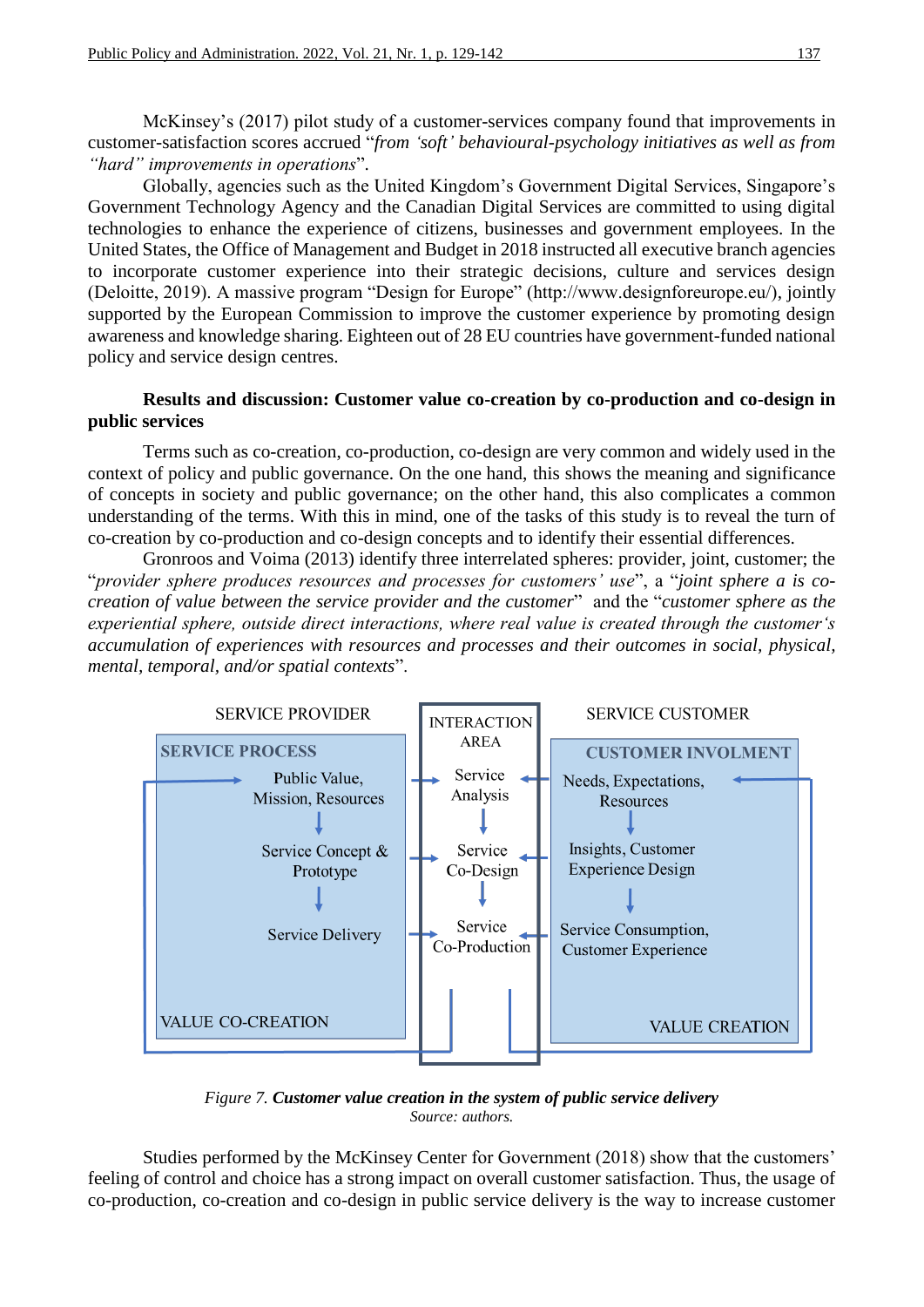experience value in public services. Either the mode of cunsumer participation would be selected. The customer and his/her needs, aspirations and preferences are both a starting point and a mode of service delivery, where service delivery systems are designed and refined based on customer feedback. The service value is defined by the customer's experience, and perception of the benefits received, as it is determined by comparing the match between the customer's expectations for the service and the experience of the service delivery process (Osborne et al. 2017) and thus the customer's view on customer experience value is at the heart of customer experience management.

"*Value of a public service is not an objective phenomenon*" (Osborne, 2021: 85), but is set up by customers in the context of their needs, expectations and experiences. The value of public service is subjective as it is always experienced in the customer's own particular life context (Gronroos, 2019). Thus, customer value may be created through the consumption of public service in two ways: (i) value "*co-creation can take place only through direct interactions*" between customer and service provider, and (ii) "*service provider may facilitate the customer's value creation by producing and delivering resources and processes that represent potential value, or expected value"* (Gronroos & Voima, 2013).

The term of value co-creation is proposed in the service dominant approach model and is "*an exchange processes that integrate knowledge and skills*" (Vargo & Chandler, 2011). This means pooling resources from multiple sources and then working together to create the desired service delivery. It is a complex process that aims to integrate different resources. Public value also means analysis of more general needs of citizens. The public service dominant approach puts service customers and citizens at the core of public service delivery through the co-creation of value, codesign and co-production of services (Hodgkinson et. al., 2017; Trischler et. al., 2019). "*Value of the service customers comprises their satisfaction with the service, the impact of the service experience upon their well-being and the extent to which it meets their social, health or economic needs*" (Osborne et al., 2016). Public value is created through political mediation and is an expression of collectively determined priorities that reflect what citizens value (Moore 1995).

From the perspective of the service provider, services have no intrinsic value because they are only a value promise. The service provider becomes the value co-creator as it frames the service delivery system and pools resources. Service customers "*co-create the value of their own service*" and "*contribute to the collective co-creation of value for other*" service customers (Osborne et al., 2016).

The co-creation of value builds up an inclusive society through the co-production of service by meeting an individual social need (or of groups of individuals). Co-production is the value that service customers gain from using a service as well as its effect and impact upon their well-being in the short term, by their (dis)satisfaction with the service, and in the long term, by creating expectations about future public service. As service production and consumption mostly occur simultaneously, the customer is naturally a co-producer of the service (for example, in education or healthcare). Therefore, "*co-production is not an "add-on" to services, but a core feature of them*" and even an inalienable element of public services (Osborne and Strokosch, 2013). Co-production is a core element of process of interaction between any public service provider and its customer at the point of delivery of a service (Gronroos, 2007; Cluley, Radnor, 2020; Brandsen et al., 2018). The extent of customer participation in the service delivery process may vary (as there is a continuum of perspectives on co-production), depending on customer involvement in the phase(s) of a public service lifecycle (not only demanding, consuming and evaluating). The co-production process involves enabling interactions so that customers can have meaningful and compelling engagement experiences in all public service lifecycle. "*Co-production becomes an inalienable component of public service delivery that places the experiences and knowledge of the service customer at the heart of effective public service design and delivery*" (Osborne, Radnor, and Nasi, 2013). "*Co-production refers to citizens' involvement in the (co-)implementation of public services*" (Jukić et al., 2019). Coproduction of public services involves the conscious agency of citizens in the management and production of public services.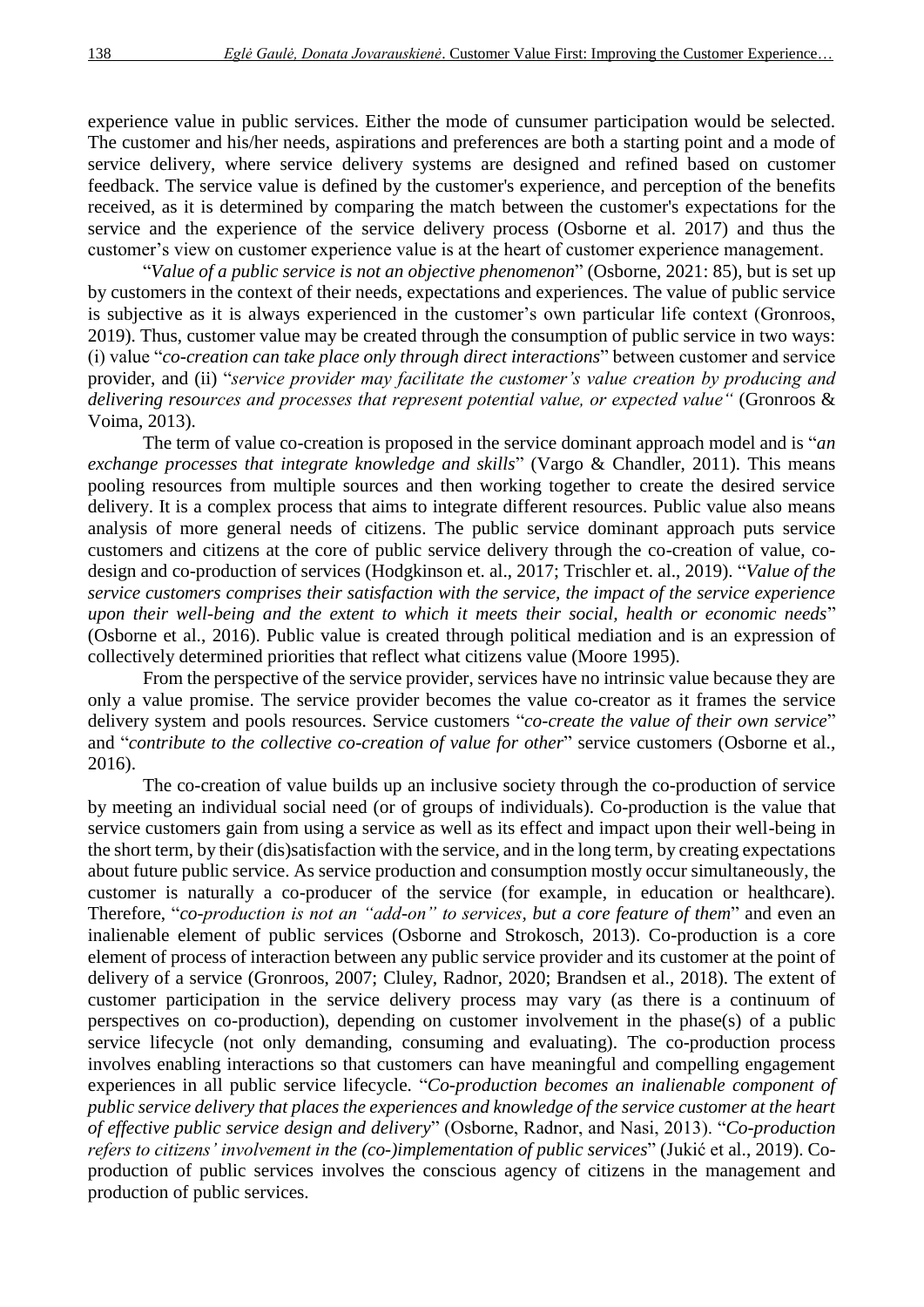The co-creation of value through co-design of service in a way that adds to society by meeting community needs (Osborne et al., 2016; Osborne, 2018). Co-design is a specific pattern of a cocreation practice that allows customers to "*participate and contribute as experts in their own experiences*" (Trischler et al., 2019). Co-design involves the direct engagement of citizens in the service design process, irrespective of whether it has an impact upon their needs, expectations and experience. This may also lead to public service improvement of the broader service delivery system by addressing prior fail-points and service failures (Osborne et al., 2021; Osborne, 2018). In order to develop successful services, co-design is very important for the design of services as it is necessary to understand the service from both sides of the interaction, i.e. to know the needs of the service customers and to know the content and process of the service. "*Customer involvement, customer knowledge assimilation, and concept transformation*" enables a service provider to exploit customer knowledge in the development of new services and improvement existing ones (Patrício and Fisk 2013). "*Designing for service is seen as an exploratory process that aims to create new kinds of value relation between diverse actors within a socio-material configuration*" (Kimbell 2011). Service design is the transformation of customer needs into new service ideas. Voorberg et al. (2015) considers citizens as co-designers involved in the development of the content and process of service delivery and in the (co-)implementation of public services later on.

Co-design and co-production processes are not only about the effective meeting of needs: they are two-way processes of exploring and shaping the expectations of a public service for its customers.

### **Conclusions**

In the field of public service management many concepts are beginning to be used while their meanings are not precisely revealed and their fragile connections are not established, so they become just buzz words. After analysing the content of the general concepts in the field of services and applying them to the specifics of public services, this study revealed the content of concepts and their relationship: customer experience, customer value co-creation, co-design and co-production of public services.

The result of a service is the value it creates for the customer. Customer value depends on customer experience, meaning that value can be experienced as it is created. The value of the service is equal to its customer's perceived value. Customer perception of value stems from satisfaction with a particular service. The source of satisfaction with a service is the internal process of the customer. The service provider creates a framework for customer value creation. Therefore, the value is owned by the customer and co-created by the service provider. The co-creation role of service providers in customer value creation may be conceptualised as the process of extracting the value from public service providers' resources in public service delivery. Satisfaction with the service is based on the customer experience of the service. The customer's experience is discovered and detected by the customer itself. Therefore, when service providers perform service management, they seek to influence the experience of the service customer. The customer experience consists of the customer journey(s) using the service. Customer value is created through customer experience, while a customer journey is a type of customer experience.

Service management includes analysis, service design, service delivery in the service delivery system. The interactive nature of the service is determined by the interplay between the provider and the customer, leading to co-design and co-production of service. Co-design is the interaction of provider and customer in developing a service concept based on the knowledge of costumer needs, expectations, previous experience. Creating value for public services customers is only possible if customers' "needs, aspirations and preferences are met. Thus, customer value creation can only be based on customers" desired outcomes (Osborne, 2021). Systems of public services delivery should align the service provider and customer seeking the cognition and satisfaction of customers' desired outcomes. Co-production is the interaction between a provider and a customer in a service production process, where the service provider provides the service framework and the customer experiences the service in the customer journey. These interaction processes are not one-off or random, but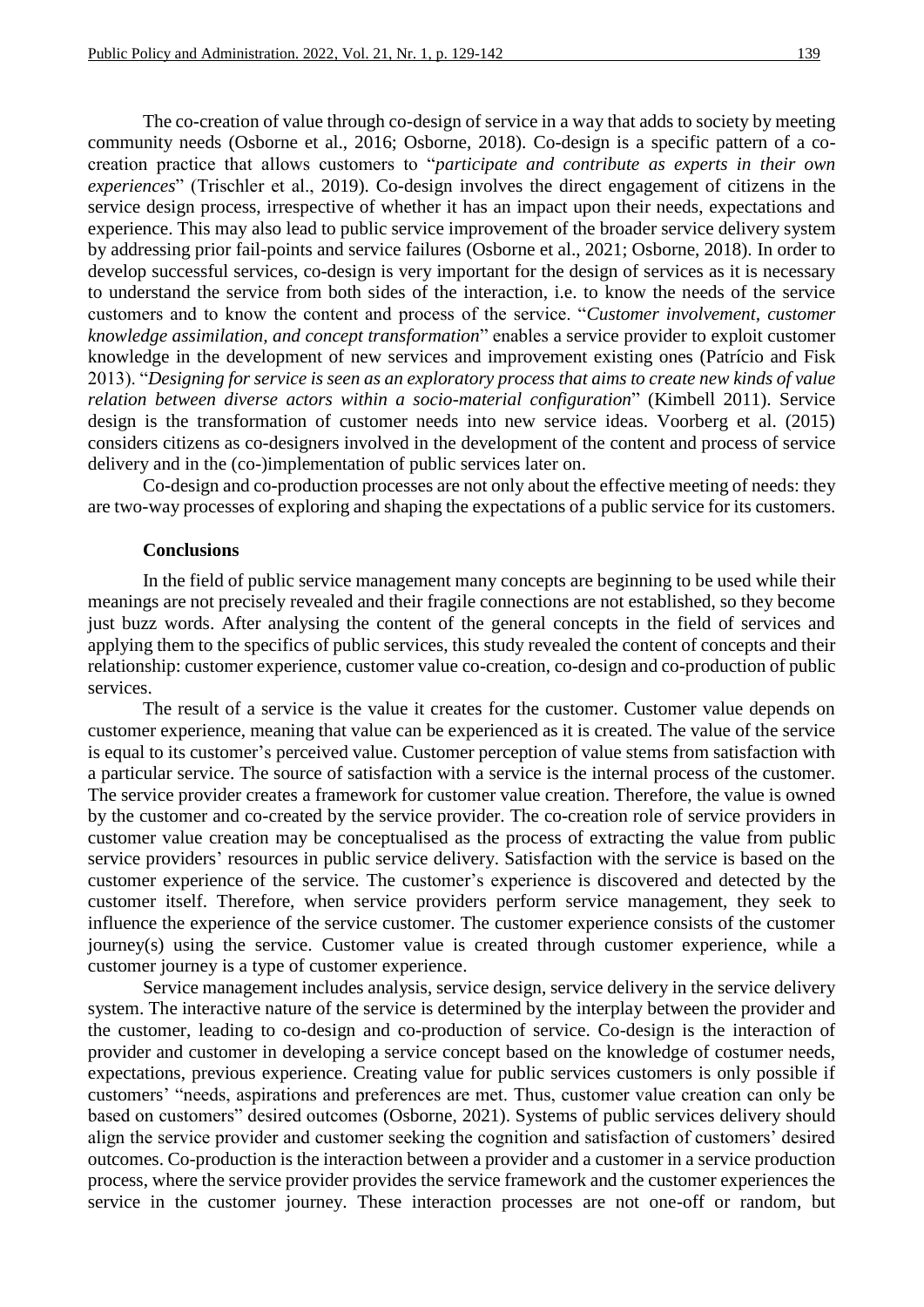permanent. Customers' needs and aspirations are subject to change. Providers of public services must be able to identify, track and respond to changes. Thus, improving the customer value in public services requires responsiveness, agility and continuous innovation of customer experience. Using a the customer journey approach helps get a more specific view and feel of the actual customer experience (and its impact on the value), which can then be continually refined.

This approach is relatively new in the field of public service management and requires a more in-depth scientific substantiation and tools for its practical application. Further research is required to provide a detailed clarification of customer value dimensions and criteria application in public services. In terms of the future development of this line of research, it is worth mentioning the comparative analysis of the gap of public value co-creation in different areas of public services (such as education, social care, health care, justice or public utilities, etc.). Generally, customer value is individual-centric while in the case of public services it goes beyond the individual user and covers a wider customer value reflection in communities and/or whole society. So far there are no clear explanations and solutions for the situation when the individual value contradicts the societal value (for example, imprisonment of persons).

Further research is expected to apply the customer experience management framework reflecting the essence of public services and the specifics of the operation of public services organisations. Notably, there is a significant amount of scientific and practical insight supporting the need for and benefits of co-design and co-production of public services, but there is a lack of practical models of their application systems and/or processes which should be developed for providers of public services.

#### **References**

- 1. Alrubaiee, L., Hussein, M., Aladwan, S., Idris, W. M., Khater, S. Relationship between Corporate Social Responsibility and Marketing Performance: The Mediating Effect of Customer Value and Corporate Image. January 2017. International Business Research 10(2):104. DOI:10.5539/ibr.v10n2p104
- 2. Bovaird, T., Loeffler, E. 2012. From Engagement to Co-production: The Contribution of Users and Communities to Outcomes and Public Value. Voluntas 23, 1119–1138[. https://doi.org/10.1007/s11266-012-9309-6](https://doi.org/10.1007/s11266-012-9309-6)
- 3. Brandsen, T., Steen, T., & Verschuere, B. (Eds.). (2018). Co-Production and Co-Creation: Engaging Citizens in Public Services (1st ed.). Routledge. https://doi.org/10.4324/9781315204956
- 4. Cluley, V.; Radnor, Z. (2020): Rethinking co-creation: the fluid and relational process of value co-creation in public service organisations, Public Money & Management, DOI: 10.1080/09540962.2020.1719672
- 5. Deloitte Centre for Government Insights. 2019. Government trends 2020: What are the most transformational trends in government today? Accessed 7 January 2020. [https://www2.deloitte.com/us/en/insights/industry/public](https://www2.deloitte.com/us/en/insights/industry/public-sector/government-trends/2020/citizen-experience-in-government.html)[sector/government-trends/2020/citizen-experience-in-government.html](https://www2.deloitte.com/us/en/insights/industry/public-sector/government-trends/2020/citizen-experience-in-government.html)
- 6. Design for Europe. 2016. Designing for Public Services: a practical guide by Nesta & IDEO. Accessed 7 January 2020.<http://www.designforeurope.eu/news-opinion/designing-public-services-practical-guide-nesta-ideo>
- 7. Ercsey, I. 2017. The Role of Customers' Involvement in Value Co-creation Behaviour is Value Co-creation the Source of Competitive Advantage?. Journal of Competitiveness. 9. 51-66. 10.7441/joc.2017.03.04.
- 8. Farr, M. 2016. Co-production and value co-creation in outcome-based contracting in public services. Public Management Review, Vol. 18 No. 5, pp. 654-672.
- 9. Gentile, C.; Spiller, N.; Noci, G., 2007. How to Sustain the Customer Experience:: An Overview of Experience Components that Co-create Value With the Customer. European Management Journal, Elsevier, vol. 25(5), pages 395-410, October
- 10. Gronroos, C. 2007. Service management and marketing: Customer management in service competition. Chichester, England: John Wiley.
- 11. Grönroos, C., Voima, P. 2013. Critical Service Logic: Making Sense of Value Creation and Co-Creation. Journal of the Academy of Marketing Science. Vol. 41, p. 133-150, 2013/03/01. DOI: 10.1007/s11747-012-0308-3
- 12. Grönroos, Ch. 2018. Reforming public services: does service logic have anything to offer? Public Management Review, Vol. 21, p. 1-14, 2018/10/11. DOI: 10.1080/14719037.2018.1529879
- 13. Haeckel, S. H., Carbone, L. P., & Berry, L. L. 2003. How to lead the customer experience. Marketing Management, 12(1): 18-23.
- 14. Hodgkinson, I., Hannibal, C., Keating, B., Chester-Buxton, R. and Bateman, N. 2017. Towards a public service management: Past, present, and future directions, Journal of Service Management, 28 (5), 998-1023.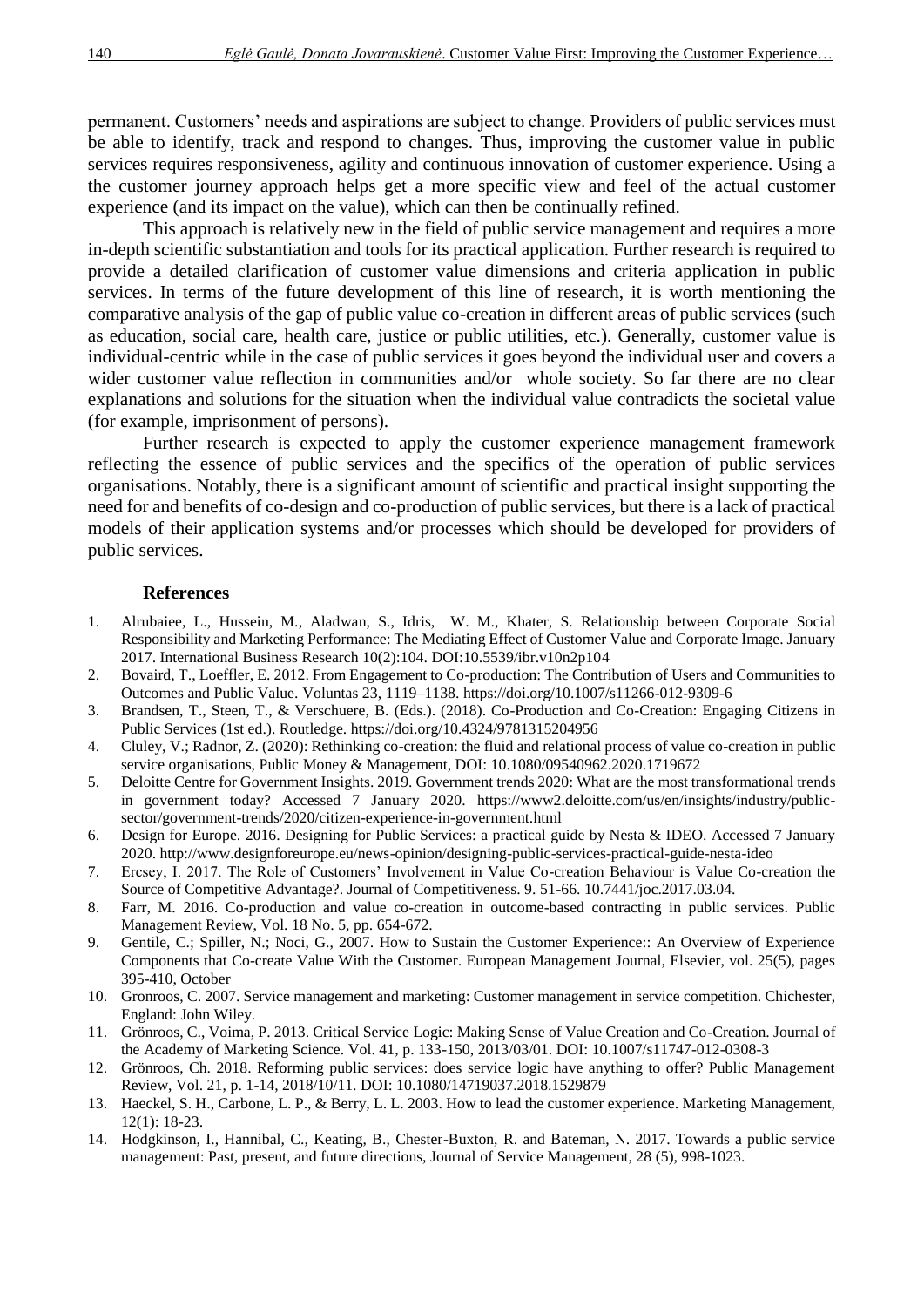- 15. Jukić, T.; Pevcin, P.; Benčina, J.; Decman, M.; Vrbek, S. (2019). Collaborative Innovation in Public Administration: Theoretical Background and Research Trends of Co-Production and Co-Creation. Administrative Sciences. 9. 90. 10.3390/admsci9040090.
- 16. Kimbell, L. 2011 Aug 14. Designing for Service as One Way of Designing Services. International Journal of Design[Online] 5:2. Available: <http://www.ijdesign.org/index.php/IJDesign/article/view/938/345>
- 17. Kotler, P. 2017. Customer Value Management. Journal of Creating Value 3(2): 170–172. DOI: 10.1177/2394964317706879.
- 18. Lindgreen, A., & Wynstra, F. 2005. Value in business markets: What do we know? Where are we going? Industrial Marketing Management, 34(7), 732-748.<https://doi.org/10.1016/j.indmarman.2005.01.001>
- 19. McKinsey. 2016a. Customer experience: Creating value through transforming customer journeys Accessed 7 January 2020 [https://www.mckinsey.com/business-functions/marketing-and-sales/our-insights/customer](https://www.mckinsey.com/business-functions/marketing-and-sales/our-insights/customer-experience-creating-value-through-transforming-customer-journeys)[experience-creating-value-through-transforming-customer-journeys.](https://www.mckinsey.com/business-functions/marketing-and-sales/our-insights/customer-experience-creating-value-through-transforming-customer-journeys)
- 20. McKinsey. 2016b. The CEO guide to customer experience Accessed 9 January 2020 https://www.mckinsey.com/business-functions/operations/our-insights/the-ceo-guide-to-customer-experience
- 21. McKinsey. 2017. Customer experience: New capabilities, new audiences, new opportunities. Accessed 7 January 2020 [https://www.mckinsey.com/~/media/McKinsey/Featured%20Insights/Customer%20Experience/CX%20Compendi](https://www.mckinsey.com/~/media/McKinsey/Featured%20Insights/Customer%20Experience/CX%20Compendium%202017/Customer-experience-compendium-July-2017.ashx) [um%202017/Customer-experience-compendium-July-2017.ashx](https://www.mckinsey.com/~/media/McKinsey/Featured%20Insights/Customer%20Experience/CX%20Compendium%202017/Customer-experience-compendium-July-2017.ashx)
- 22. McKinsey. 2018. Delivering for citizens: How to triple the success rate of government transformations. Accessed 4 January 2020 [https://www.mckinsey.com/industries/public-sector/our-insights/delivering-for-citizens-how-to](https://www.mckinsey.com/industries/public-sector/our-insights/delivering-for-citizens-how-to-triple-the-success-rate-of-government-transformations)[triple-the-success-rate-of-government-transformations](https://www.mckinsey.com/industries/public-sector/our-insights/delivering-for-citizens-how-to-triple-the-success-rate-of-government-transformations)
- 23. McKinsey. 2019. The global case for customer experience in government. Accessed 5 January 2020. [https://www.mckinsey.com/industries/public-sector/our-insights/the-global-case-for-customer-experience-in](https://www.mckinsey.com/industries/public-sector/our-insights/the-global-case-for-customer-experience-in-government)[government](https://www.mckinsey.com/industries/public-sector/our-insights/the-global-case-for-customer-experience-in-government)
- 24. Minkara, O. 2016. The customer experience value chain: paving the way to advocacy. Accessed 5 January 2020. [https://cdn2.hubspot.net/hubfs/32152/McorpCX%20Insights%20Files/Publications/Aberdeen\\_The%20CX%20Val](https://cdn2.hubspot.net/hubfs/32152/McorpCX%20Insights%20Files/Publications/Aberdeen_The%20CX%20Value%20Chain_Paving%20They%20Way%20to%20Advocacy%20Report.pdf?__hssc) [ue%20Chain\\_Paving%20They%20Way%20to%20Advocacy%20Report.pdf?\\_\\_hssc](https://cdn2.hubspot.net/hubfs/32152/McorpCX%20Insights%20Files/Publications/Aberdeen_The%20CX%20Value%20Chain_Paving%20They%20Way%20to%20Advocacy%20Report.pdf?__hssc)
- 25. Moore, M. H. 1995. Creating Public Value: Strategic Management in Government. Harvard University Press.
- 26. Osborne, S. P., Radnor, Z., Strokosch, K. 2016. Co-Production and the Co-Creation of Value in Public Services: A suitable case for treatment?, Public Management Review, 18:5, 639-653, DOI: 10.1080/14719037.2015.1111927
- 27. Osborne, S. P., & Strokosch, K. 2013. It takes two to tango? Understanding the co-production of public services by integrating the services management and public administration perspectives. British Journal of Management 24. DOI: 10.1111/1467-8551.12010.
- 28. Osborne, S. P. Radnor, Z. and Nasi G. 2013. A New Theory for Public Service Management? Toward a (Public) Service-Dominant Approach. American Review of Public Administration 43(2): 135–158. DOI: 10.1177/0275074012466935
- 29. Osborne, S. P. 2021. Public service logic: creating value for public service users, citizens, and society through public service delivery /. New York : Routledge, Taylor & Francis Group, 2021. ISBN 9781003009153.
- 30. Osborne, S. P. (2018) From public service-dominant logic to public service logic: are public service organisations capable of co-production and value co-creation? Public Management Review, 20:2, 225-231, DOI: 10.1080/14719037.2017.1350461
- 31. Patrício, Lia, Fisk, Raymond P. 2013. Creating New Services, in Serving Customers: Global Services Marketing Perspectives, Russell-Bennett, Rebekah, Fisk, Raymond P., Harris, Lloyd, eds. Brisbane, Australia: Tilde University Press, 185–207.
- 32. Pihlstrom, M., & Brush, G. 2008. Comparing the Perceived Value of Information and Entertainment Mobile Services. Psychology & Marketing, 25(8), 732-755.<https://doi.org/10.1002/mar.20236>
- 33. Pine, B. and Gilmore, J. H. 1999. The experience economy, Boston, MA: Harvard Business School Press
- 34. Pullman, M. E.; Gross, M. A. 2004. Ability of Experience Design Elements to Elicit Emotions and Loyalty Behaviors. Decision Sciences 35: 551-578. DOI:10.1111/j.0011-7315.2004.02611.x
- 35. Tricco, A., Lillie, E., Zarin, W., O'Brien, K., Colquhoun, H., Kastner, M., & Straus, S. (2016). A scoping review on the conduct and reporting of scoping reviews. BMC Medical Research Methodology, 16(1), 15. DOI:10.1186/s12874- 016-0116-4
- 36. Trischler, J.; Dietrich, T.; Rundle-Thiele, S. 2019. Co-design: from expert- to user-driven ideas in public service design, Public Management Review, 21:11, 1595-1619, DOI: [10.1080/14719037.2019.1619810](https://doi.org/10.1080/14719037.2019.1619810)
- 37. Vargo SL, Chandler JD. Contextualization and value-in-context: How context frames exchange. Marketing Theory. 2011;11(1):35-49. DOI:10.1177/1470593110393713
- 38. Voorberg, W., Bekkers, V., Tummers, L. 2014. A Systematic Review of Co-Creation and Co-Production: Embarking on the Social Innovation Journey. Public Management Review 2014/05/31. DOI: 10.1080/14719037.2014.930505
- 39. Voss, C., Roth, A.,and Chase R. 2009. Experience, Service Operations Strategy, and Services as Destinations: Foundations and Exploratory Investigation. Production and Operations Management 17 (3): 247–266. DOI:10.3401/poms.1080.0030